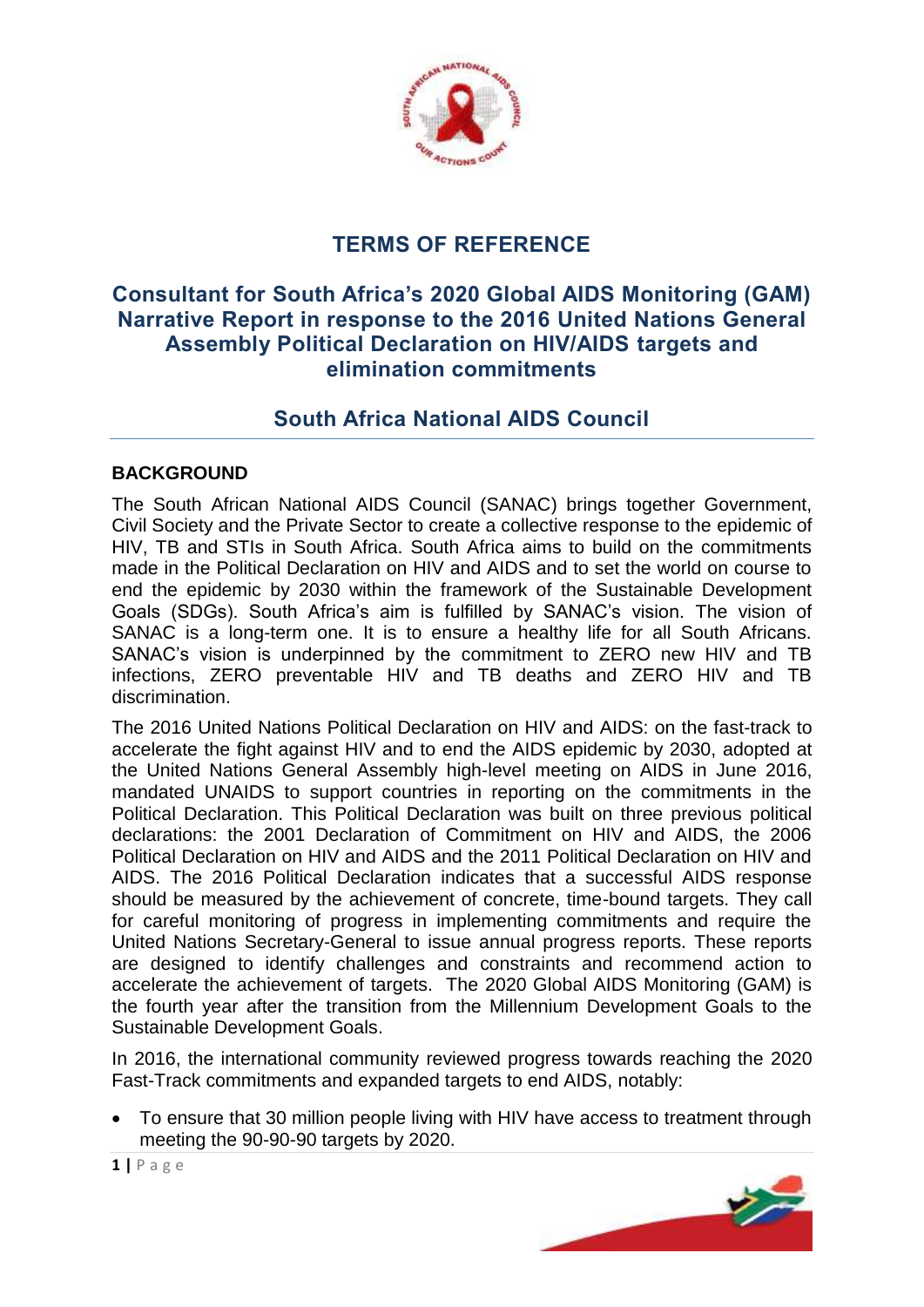

- To eliminate new HIV infections among children by 2020 while ensuring that 1.6 million children have access to HIV treatment by 2018.
- To ensure access to combination prevention options, including pre-exposure prophylaxis, voluntary medical male circumcision, harm reduction and condoms to at least 90% of people by 2020, especially young women and adolescent girls in high-prevalence countries and key populations-gay men and other men who have sex with men, transgender people, sex workers and their clients, people who inject drugs and prisoners.
- To eliminate gender inequalities and end all forms of violence and discrimination against women and girls, people living with HIV and key populations by 2020.
- To ensure that 90% of young people have the skills, knowledge and capacity to protect themselves from HIV and have access to sexual reproductive health services by 2020, in order to reduce the number of new infections among adolescent girls and young women below 100 000 per year.
- To ensure that 75% of people living with, at risk and are affected by HIV benefit from HIV-sensitive social protection by 2020.
- To ensure that at least 30% of all service delivery is community-led by 2020.
- To ensure that HIV investment increase to US\$ 26 billion by 2020, including a quarter for HIV prevention and 6% for social enablers.
- To empower people living with, at risk and are affected by HIV t know their rights and to access justice and legal services to prevent and challenge violations of human rights.
- To commit to taking AIDS out of isolation through people-centred systems to improve universal health coverage, including treatment for tuberculosis, cervical cancer and hepatitis B and C.

The 2020 GAM should analyse progress at country level towards achievements of the Ten Fast-Track commitments and expanded Targets, embedded in a review of overall progress of the HIV response at national level.

Data on progress through 2020 will be used to do the following:

- o Assess progress and hold countries and global partners to account on progress made towards the 2020 targets.
- o Serve as a baseline for the revised Global AIDS Strategy 2021–2030, and for moving towards the global AIDS targets for 2025 and 2030.
- o Inform the national and subnational HIV estimates preparation that feeds into Global AIDS Monitoring reporting.

### **The purpose is basically to:**

- **Analyse the 2020 data and highlight main achievements** with regards to GAM "ten commitments" and show trends over the last five years.
- Make recommendations for **increased and/or decreased trends realised based on the HIV/AIDS response in the country**.

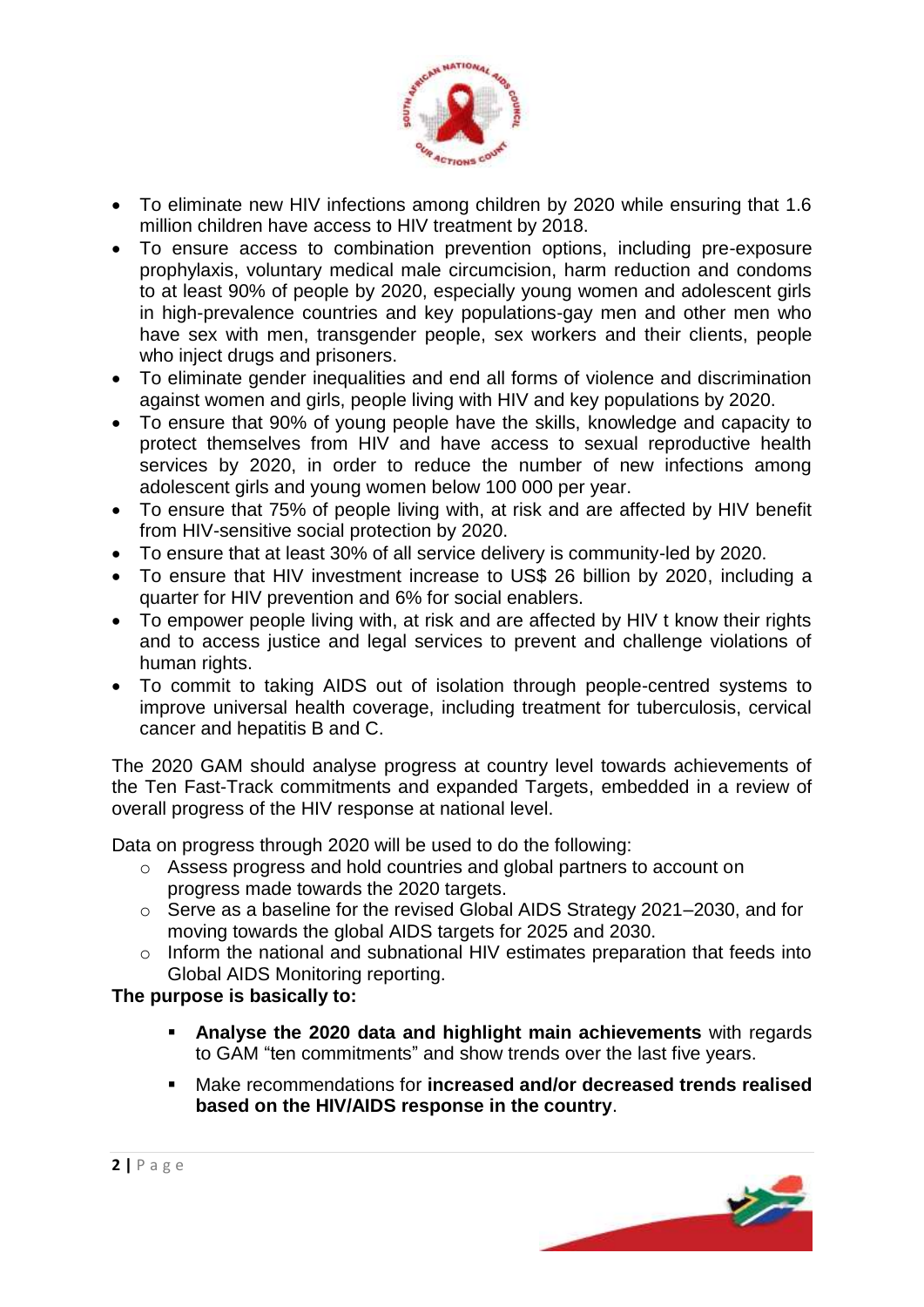

### **1. SCOPE OF WORK:**

SANAC Secretariat intends to recruit a consultant with a solid grasp of HIV issues; namely: good knowledge of the South African context; excellent writing skills, strong qualitative and quantitative research skills, monitoring and evaluation as well as Strategic Information (SI) knowledge and skills; including an ability to work with a diverse set of people. The consultant should also have the capability of precisely summarising current data and trends using infographics where applicable.

The consultant will report to the SANAC SI Unit and work with other partners to conduct the following tasks:

- a) Participate in weekly meetings (Face-to-face or telephonic) to discuss progress and provide a status brief to SANAC.
- b) Conduct a desk review of relevant documents (i.e., policies, strategies, laws, guidelines, reports etc.) related to the HIV response to show progress to date.
- c) Review reported data, including an analysis to show trends including appropriate infographics.
- d) Compile a final narrative report and incorporate all inputs from SANAC; depicting brief narrative summaries of each of the Fast-Track Commitment; in terms of actual performance, trends, challenges and feasible recommendations.
- e) Ensure that the report is prepared and submitted within set deadlines.

## **3. TIMELINE AND DURATION OF THE CONSULTANCY**

SANAC will contract the consultant for a period of **2 months from August up to September 2021**; and the timelines are as follows:

| <b>Deliverables</b> |                                                                                                                                                                                                            |
|---------------------|------------------------------------------------------------------------------------------------------------------------------------------------------------------------------------------------------------|
|                     | a) Participate in weekly meetings (Face-to Face or Telephonic) as<br>requested to discuss progress and provide a status brief to SANAC;                                                                    |
|                     | b) Conduct a desk review of relevant documents (i.e., policies,<br>strategies, laws, guidelines, reports etc.) related to the HIV response<br>to show progress to date; under each of the ten commitments; |
|                     | c) Review reported data including an analysis to show trends including<br>appropriate infographics;                                                                                                        |
| d)                  | Submit draft report to SANAC for review;                                                                                                                                                                   |
| e)                  | Compile the final report and incorporate all inputs obtained from<br>SANAC:                                                                                                                                |
|                     | Ensure that the final progress report is submitted within set timelines.                                                                                                                                   |

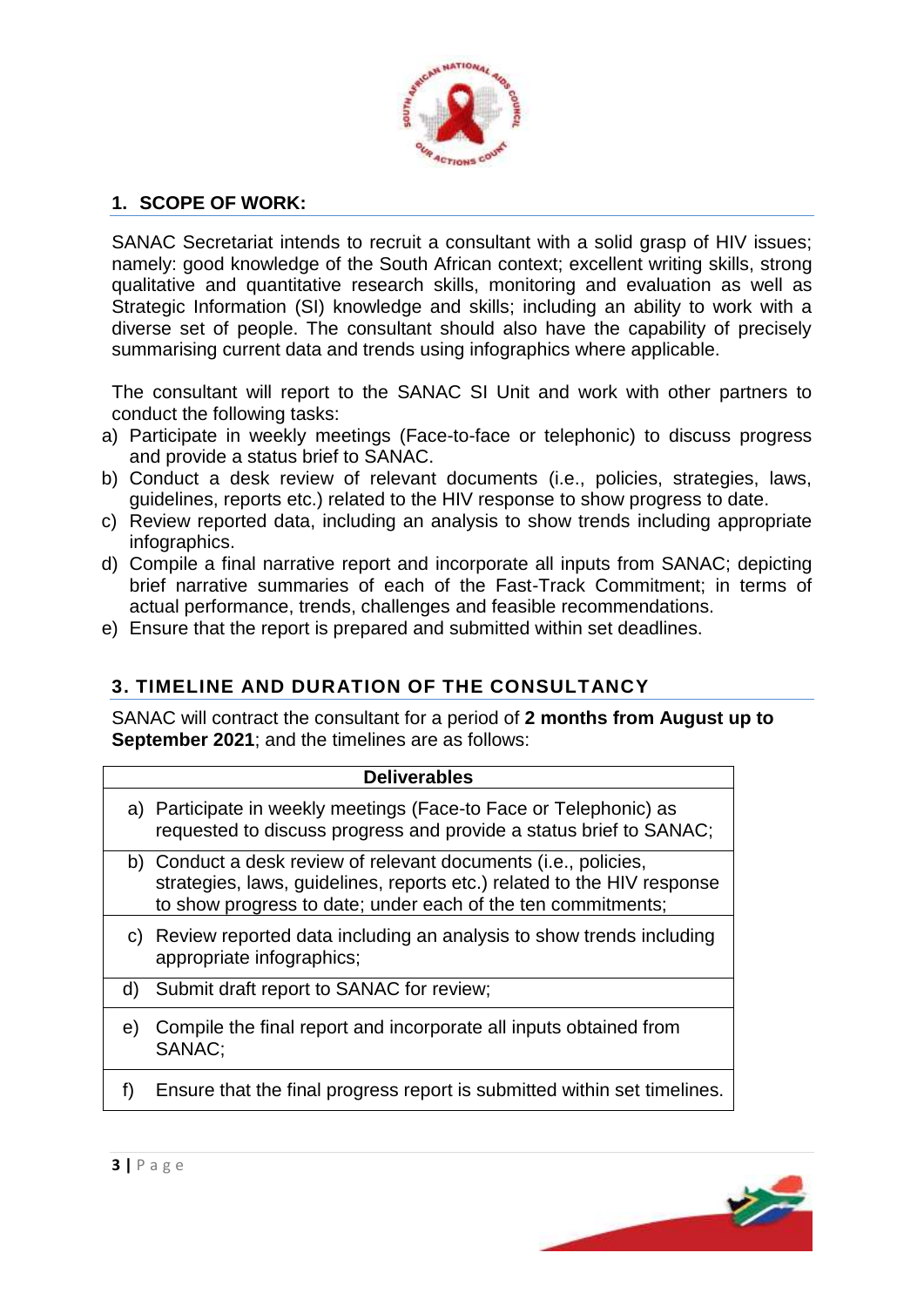

### **2. QUALIFICATIONS**

The consultant is expected to have the following qualifications:

- a) Advanced university degree in Public Health, Development Studies, Economics, Public Policy, Social Sciences, and/or a related technical field.
- b) Strong knowledge and understanding of the South Africa HIV and TB epidemic and national response, the legislative, and policy environment including the National Strategic Plans on HIV, STIs and TB and SANAC's mandate
- c) A minimum of 10 years' experience in Public Health, Development Studies, Economics, Public Policy, Social Sciences, and/or a related technical field and Monitoring and Evaluation of HIV and TB.
- d) Aptitude for policy, strategic planning, system development and organizational skills, including results orientation.
- e) Excellent skills in infographics.
- f) Excellent analytical and English writing skills.
- g) Exceptional organizational and time management skills required to meet deadlines.
- h) Excellent interpersonal and communication skills

### **3. ROLES AND RESPONSIBILITIES**

### **South Africa National AIDS Council (SANAC) Secretariat**

- Contracting and supervision of the consultant's work plan including milestones for delivery of the work as agreed.
- Orientation of the consultant including clarification of individual roles and collaboration.
- Facilitation in obtaining some government documents and data where necessary.
- Reviewing the deliverables and providing consolidated comments to the consultant.

### **4. Mode of Application**

- Interested applicants must submit the following.
	- a. A brief Concept Note with a streamlined budget,
	- b. Curriculum Vitae detailing previous related experience together with at least 3 references.

Applications should be sent to: The Procurement Officer: Ms Beullah Mthombeni, email address [beullah@sanac.org.za](mailto:beullah@sanac.org.za)